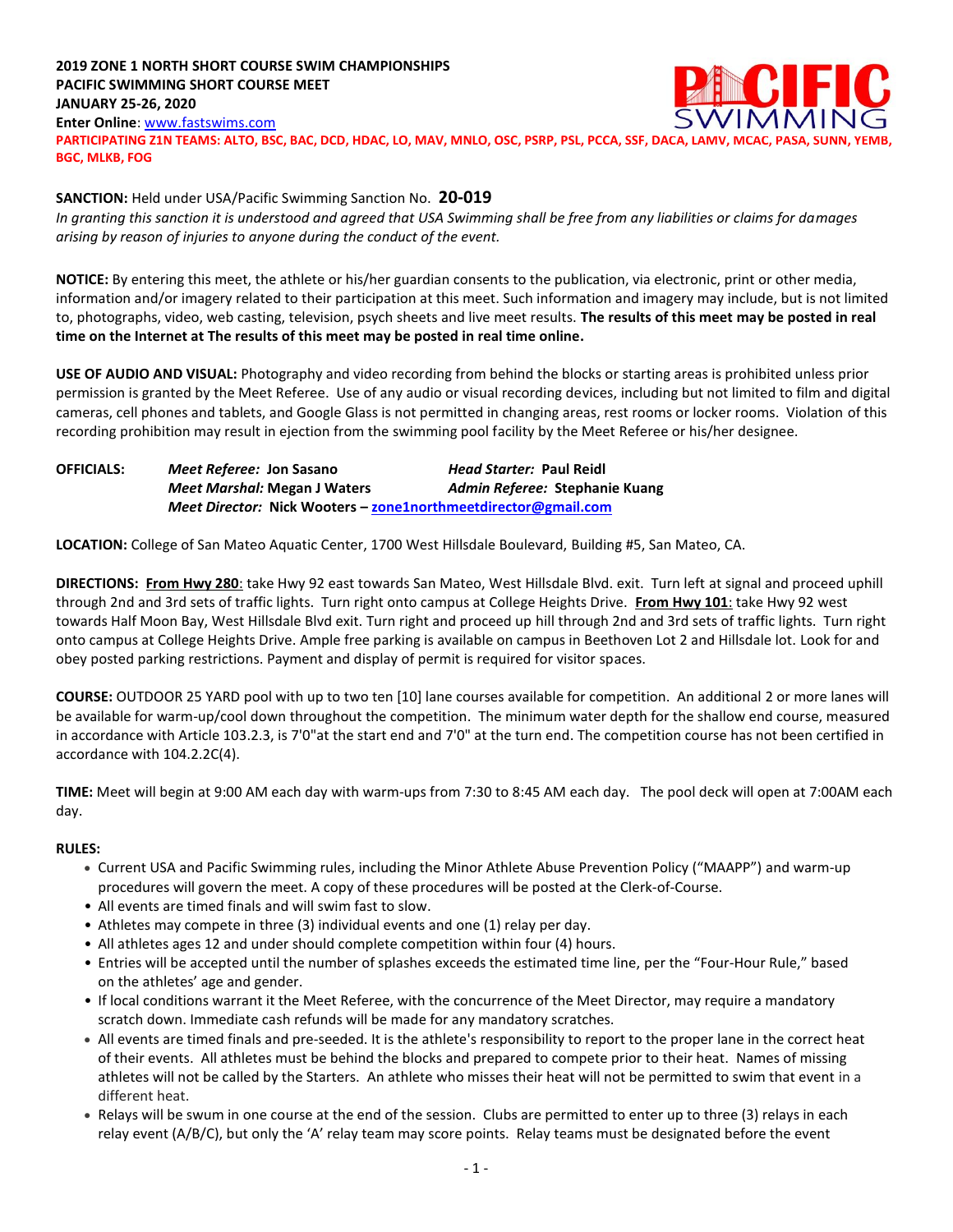• **All coaches and deck officials must wear their USA Swimming membership cards in a visible manner.** 

**UNACCOMPANIED ATHLETES:** Any USA-S athlete-member competing at the meet must be accompanied by a USA Swimming member-coach for the purposes of athlete supervision during warm-up, competition and warm-down. If a coach-member of the athlete's USA-S Club does not attend the meet to serve in said supervisory capacity, it is the responsibility of the athlete or the athlete's legal guardian to arrange for supervision by a USA-S member-coach. The Meet Director or Meet Referee may assist the athlete in making arrangements for such supervision; however, it is recommended that such arrangements be made in advance of the meet by the athlete's USA-S Club Member-Coach.

**RACING STARTS:** Athletes must be certified by a USA-S member-coach as being proficient in performing a racing start, or must start the race in the water. It is the responsibility of the athlete or the athlete's legal guardian to ensure compliance with this requirement.

## **RESTRICTIONS:**

- Smoking and the use of other tobacco products is prohibited on the pool deck, in the locker rooms, in spectator seating, or standing areas and in all areas used by athletes, during the meet and during warm-up periods.
- Sale and use of alcoholic beverages is prohibited in all areas of the meet venue.
- No glass containers are allowed in the meet venue.
- No propane heater is permitted except for snack bar/meet operations.
- All shelters must be properly secured.
- **Swim meet patrons should observe all signs posted and comply with facility staff requests**
- Deck Changes are prohibited. **Use Athlete locker rooms located in Building 8 (scoreboard side of pool)**
- Destructive devices, to include but not limited to, explosive devices and equipment, firearms (open or concealed), blades, knives, mace, stun guns and blunt objects are strictly prohibited in the swimming facility and its surrounding areas. If observed, the Meet Referee or his/her designee may result in the reporting to law enforcement authorities and ejection from the facility. Law enforcement officers (LEO) are exempt per applicable laws.
- Operation of a drone, or any other flying apparatus, is prohibited over the venue (pools, athlete/coach areas, spectator areas and open ceiling locker rooms) any time athletes, coaches, officials and/or spectators are present.

## **ELIGIBILITY:**

- This meet is open only to members of Participating Zone 1 North clubs.
- Athletes must be current members of USA-S and enter their name and registration number on the meet entry card as they are shown on their Registration Card. If this is not done, it may be difficult to match the athlete with the registration and times database. The meet host will check all athlete registrations against the SWIMS database and if not found to be registered, the Meet Director shall accept the registration at the meet (a \$10 surcharge will be added to the regular registration fee). Duplicate registrations will be refunded by mail.
- Athletes 8/Under must have met the 2018 Pacific Swimming "A" standard in every event entered. Athletes 9/Over must have met the 2017-2020 USA-S Motivational "BB" time standard for their age group and gender in every event entered. **Entries with "NO TIME" will be rejected.**
- Entry times submitted for this meet may be checked against a computer database and may be changed in accordance with Pacific Swimming Entry Time Verification Procedures. Coach verified times may be used.
- Disabled athletes are welcome to attend this meet and should contact the Meet Director or Meet Referee regarding special accommodations per Pacific Swimming policy.
- Athletes 19 years of age and over may compete in the meet for time only, no awards. Such athletes must have met standards for the 17-18 age group.
- The athlete's age will be the age of the athlete on the first day of the meet.

**ENTRY PRIORITY:** The meet is open only to members of participating Zone 1 North swim clubs: **ALTO, BSC, BAC, DCD, HDAC, LO, MAV, MNLO, OSC, PSRP, PSL, PCCA, SSF, DACA, LAMV, MCAC, PASA, SUNN, YEMB, BGC, MLKB, FOG.**

**ENTRY FEES**: \$4.00 per individual event, \$8.00 participation fee per athlete. \$9.00 per relay. \*\*Note, relay only athletes ARE NOT required to pay the participation fee. All entry fees MUST be included with entry.

**ONLINE ENTRIES:** You may enter this meet online or by U.S. mail. To enter on-line go to **[www.fastswims.com](http://www.fastswims.com/)** to receive an immediate entry confirmation. This method requires payment by credit card. FastSwims charges a processing fee for this service, 6.5% of the total Entry Fees plus \$0.75 per transaction, regardless of number of athletes. Please note that the processing fee is a separate fee from the Entry Fees. If you do not wish to pay the processing fee, enter the meet using a mail entry. **Entering online**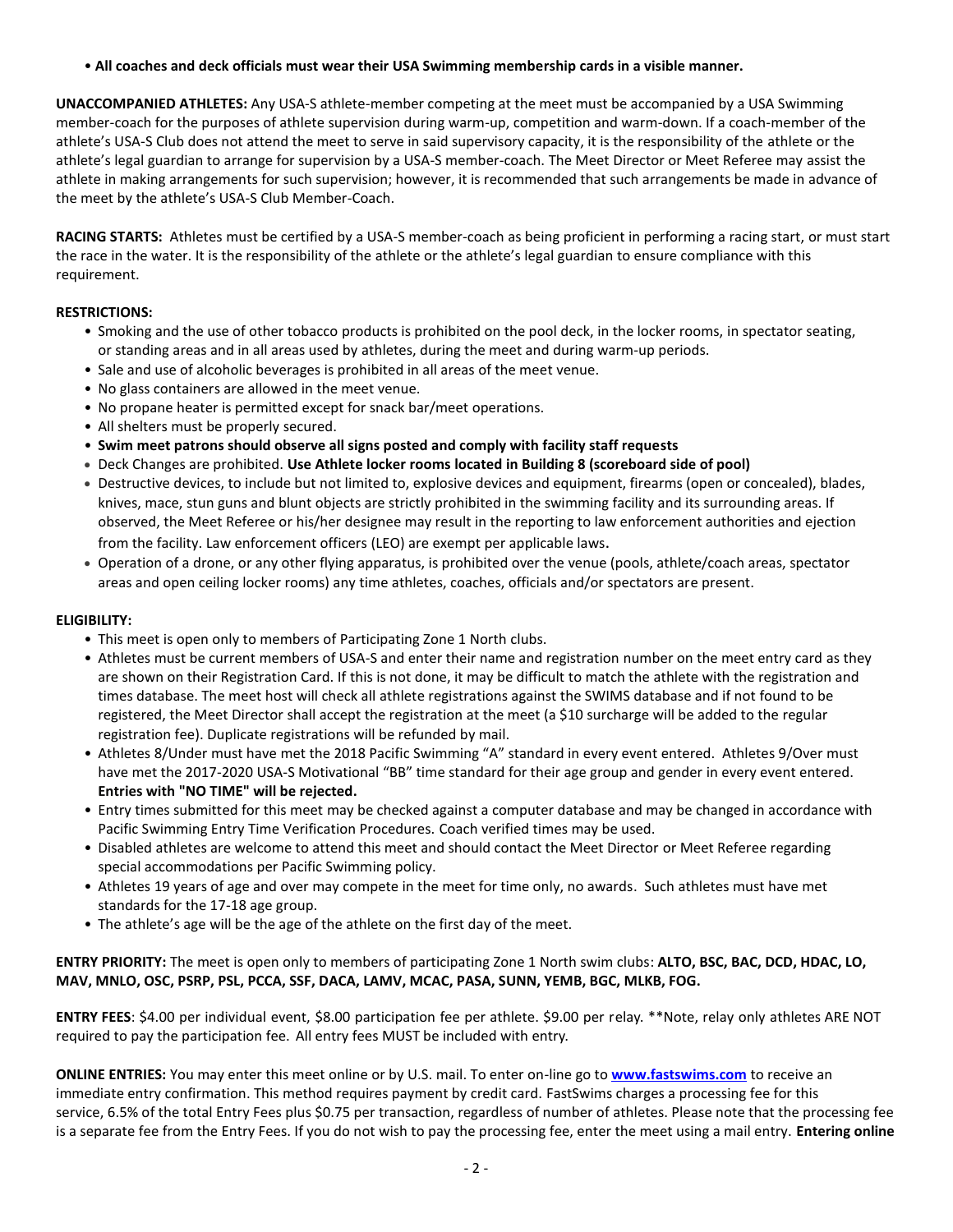**is a convenience, is completely voluntary, and is in no way required or expected of an athlete by Pacific Swimming.** Online entries will be accepted through 11:59PM Saturday, January 18, 2020. LATE ENTRIES WILL NOT BE ACCEPTED. NO REFUNDS.

**TEAM ENTRIES:** Entire team entries should be sent via email to: Nick Wooters at **[zone1northmeetdirector@gmail.com](mailto:zone1northmeetdirector@gmail.com) Team entries must be remitted with one check for the entire team. Entries must be submitted by midnight (11:59PM) Saturday, January 18, 2020. LATE ENTRIES WILL NOT BE ACCEPTED. NO REFUNDS.**

**MAILED OR HAND DELIVERED ENTRIES**: Entries must be on the attached consolidated entry form. Forms must be filled out completely and printed clearly with athlete's best time. Entries must be postmarked by midnight, **Thursday, January 16** or hand delivered by 6:30 p.m. Saturday, **January 18, 2020**. No late entries will be accepted. No refunds will be made, except mandatory scratch downs. Requests for confirmation of receipt of entries should include a self-addressed envelope.

**SEEDING:** Event seeding will be in the following order: conforming short course yards, non-conforming long course meters, and non-conforming short course meters - USA Swimming rules 207.11.7B.

**RELAY ENTRIES:** Relay entries will be accepted online or via mail/hand delivery by the entry deadline. **Deck entries will not be accepted**. Participation fee is not charged for "Relay Only" athletes. "Relay Only" athletes MUST be entered in the meet.

|                              | Make check payable to: PACIFIC SWIMMING ZONE 1N |                                      |                          |
|------------------------------|-------------------------------------------------|--------------------------------------|--------------------------|
| Mail entries to: Ladera Oaks |                                                 | Hand deliver entries to: Ladera Oaks |                          |
|                              | <b>Nick Wooters</b>                             |                                      | <b>Nick Wooters</b>      |
|                              | 3249 Alpine Road                                |                                      | 3249 Alpine Road         |
|                              | Portola Valley, CA 94028                        |                                      | Portola Valley, CA 94028 |

**CHECK-IN:** All individual events will be pre-seeded. Athletes are not required to check-in.

**SCRATCHES:** Athletes shall report promptly to the starting blocks when their event/heat is called. Any athletes not reporting for or competing in an individual timed final event shall NOT be penalized.

**AWARDS:** Ribbons will be awarded to the top sixteen (16) places in individual events and top eight (8) places in relay events. Club champions will be awarded in three divisions, based on the size of the club, following the table below. Ribbons will not be provided for athletes ages 15 and older. **The Ray Taft Award** will be awarded to the fastest male 100 backstroke of the meet. Unattached athletes will not receive awards. "A" Medals may be issued to athletes by their OWN CLUBS, "A" medals will not be awarded at the meet. **Awards will not be mailed; coaches must pick up their team awards and ribbons at the conclusion of the meet on Sunday.** 

| Division 1 | 1-39 Athletes        |
|------------|----------------------|
| Division 2 | 40-99 Athletes       |
| Division 3 | 100 or more Athletes |

**ADMISSION:** Free. A pdf file of the meet program will be provided to all participating clubs at least twenty-four hours before the meet.

**REFRESHMENTS:** Coaches will be provided breakfast hospitality but should plan to provide their own lunch. There will be full snack bar service available. A complimentary lunch will be provided for officials.

**MISCELLANEOUS:** No overnight parking is allowed. Facilities will not be provided after meet hours.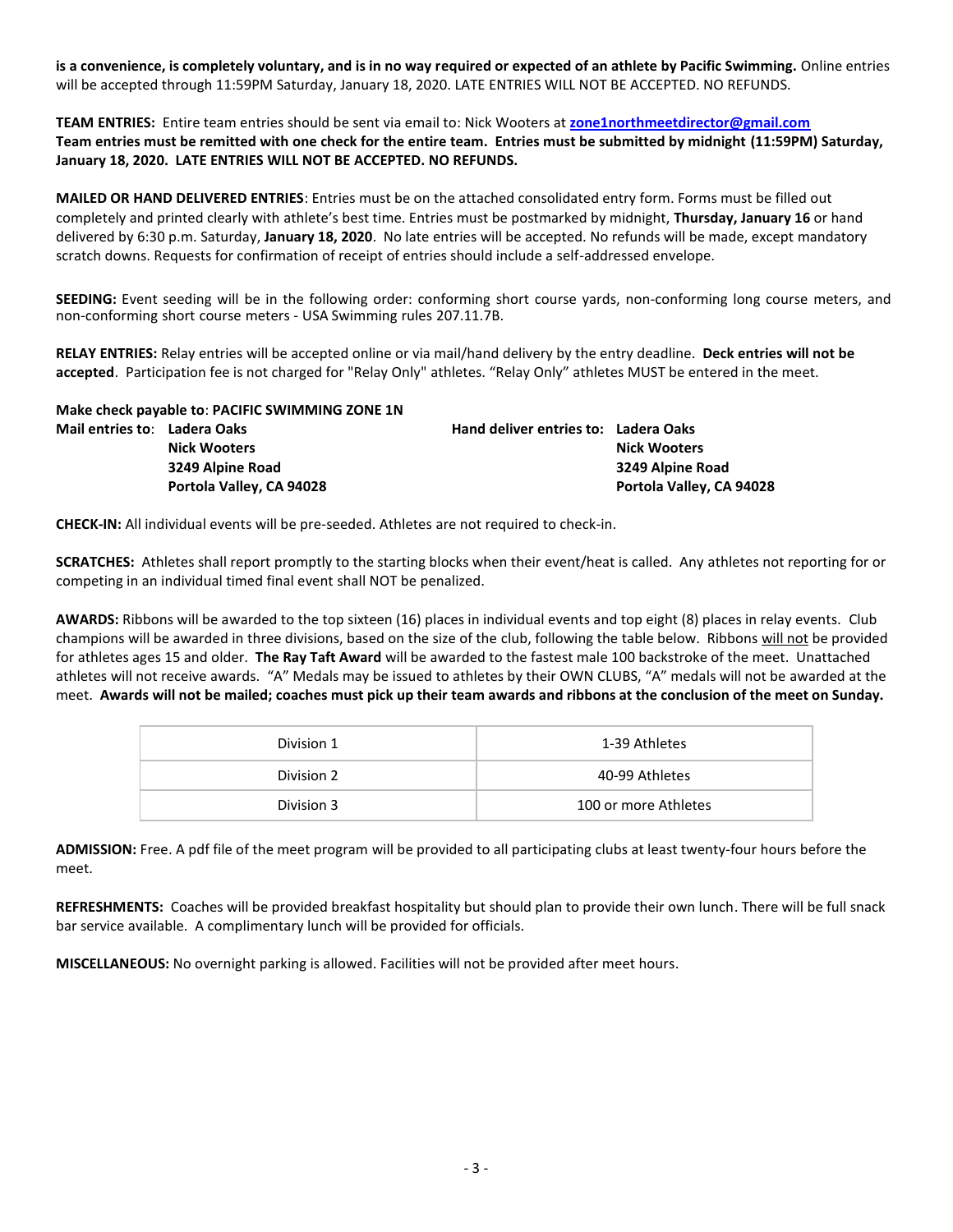**MINIMUM OFFICIALS:** Clubs must follow Zone 1 North rules for providing officials. Each club must provide officials for each session according to the number of athletes entered in that session, following the table below. Clubs that do not provide sufficient officials must provide coaches to act in the place of officials.

| Club athletes entered in session | <b>Trained and carded officials requested</b> |
|----------------------------------|-----------------------------------------------|
| $0 - 24$                         |                                               |
| $25 - 50$                        |                                               |
| 51-75                            |                                               |
| 76-100                           |                                               |
| $101+$                           | 4+ (one for each additional 25 athletes)      |

**ZONE 1 NORTH ALL STAR:** This is a selection meet for the Zone 1 North All-Star Team. Athletes who are selected for the team will be contacted by either the team manager or head coach. Additional selection information will be available at the meet.

#### **EVENT SUMMARY**

|              |           | SATURDAY, JANUARY 25 2020 |           |           |              | SUNDAY, JANUARY 26, 2020 |           |               |        |
|--------------|-----------|---------------------------|-----------|-----------|--------------|--------------------------|-----------|---------------|--------|
| <b>8-UN</b>  | $9 - 10$  | 11-12                     | 13-14     | 15-18     | <b>8-UN</b>  | $9 - 10$                 | $11 - 12$ | 13-14         | $15-0$ |
| 100 IM       | 100 IM    | 100 IM                    | 200 IM    | 200 IM    | 25 BK        | 50 BK                    | 50 BK     | 100 BK        | 100 BK |
| <b>25 FR</b> | 50 FR     | 50 FR                     | 50 FR     | 50 FR     | 25 FL        | 50 FL                    | 50 FL     | 100 FL        | 100 FL |
| 25 BR        | 50 BR     | 50 BR                     | 100 BR    | 100 BR    | <b>50 FR</b> | 100 FR                   | 100 FR    | <b>100 FR</b> | 100 FR |
| 100 FrRel    | 200 FrRel | 200 FrRel                 | 200 FrRel | 200 FrRel | 100 MR       | 200 MR                   | 200 MR    | 200 MR        | 200 MR |

| <b>LCM Time</b> | <b>SCY Time</b> | Girls#         | <b>SATURDAY</b>        | Boys#          | <b>SCY Time</b> | <b>LCM Time</b> |
|-----------------|-----------------|----------------|------------------------|----------------|-----------------|-----------------|
| <b>Standard</b> | <b>Standard</b> |                | 1/25/2020              |                | <b>Standard</b> | <b>Standard</b> |
| 2:56.99         | 2:33.79         | $\mathbf{1}$   | 17-18 200 IM           | $\overline{2}$ | 2:19.39         | 2:41.69         |
| 2:59.69         | 2:36.19         | 3              | 15-16 200 IM           | 4              | 2:21.79         | 2:43.99         |
| 3:03.39         | 2:39.19         | 5              | 13-14 200 IM           | 6              | 2:28.59         | 2:51.99         |
|                 | 1:18.39         | $\overline{7}$ | 11-12 100 IM           | 8              | 1:14.99         |                 |
|                 | 1:31.69         | 9              | $9 - 10100$ IM         | 10             | 1:29.39         |                 |
|                 | 1:49.29         | 11             | 8 & U 100 IM           | 12             | 1:49.29         |                 |
| 33.53           | 29.19           | 13             | $17 - 1850$ Free       | 14             | 25.99           | 30.09           |
| 33.79           | 29.79           | 15             | $15 - 1650$ Free       | 16             | 26.79           | 30.09           |
| 34.59           | 30.29           | 17             | $13 - 1450$ Free       | 18             | 27.89           | 31.99           |
| 35.79           | 31.49           | 19             | $11 - 1250$ Free       | 20             | 30.29           | 34.69           |
| 39.89           | 35.19           | 21             | $9 - 1050$ Free        | 22             | 34.49           | 38.49           |
|                 | 19.49           | 23             | 8 & U 25 Free          | 24             | 19.49           |                 |
| 1:32.49         | 1:19.79         | 25             | 17-18 100 Breast       | 26             | 1:10.49         | 1:22.19         |
| 1:32.49         | 1:20.69         | 27             | 15-16 100 Breast       | 28             | 1:12.09         | 1:23.49         |
| 1:34.99         | 1:22.39         | 29             | 13-14 100 Breast       | 30             | 1:15.59         | 1:28.09         |
| 45.49           | 39.99           | 31             | $11 - 1250$ Breast     | 32             | 39.59           | 45.39           |
| 53.99           | 47.49           | 33             | $9 - 1050$ Breast      | 34             | 46.59           | 53.29           |
|                 | 25.99           | 35             | 8 & U 25 Breast        | 36             | 25.99           |                 |
|                 |                 | 37             | 8 & U 100 Free Relay   | 38             |                 |                 |
|                 |                 | 39             | 9 - 10 200 Free Relay  | 40             |                 |                 |
|                 |                 | 41             | 11-12 200 Free Relay   | 42             |                 |                 |
|                 |                 | 43             | 13 - 14 200 Free Relay | 44             |                 |                 |
|                 |                 | 45             | 15 - 18 200 Free Relay | 46             |                 |                 |

# **EVENTS**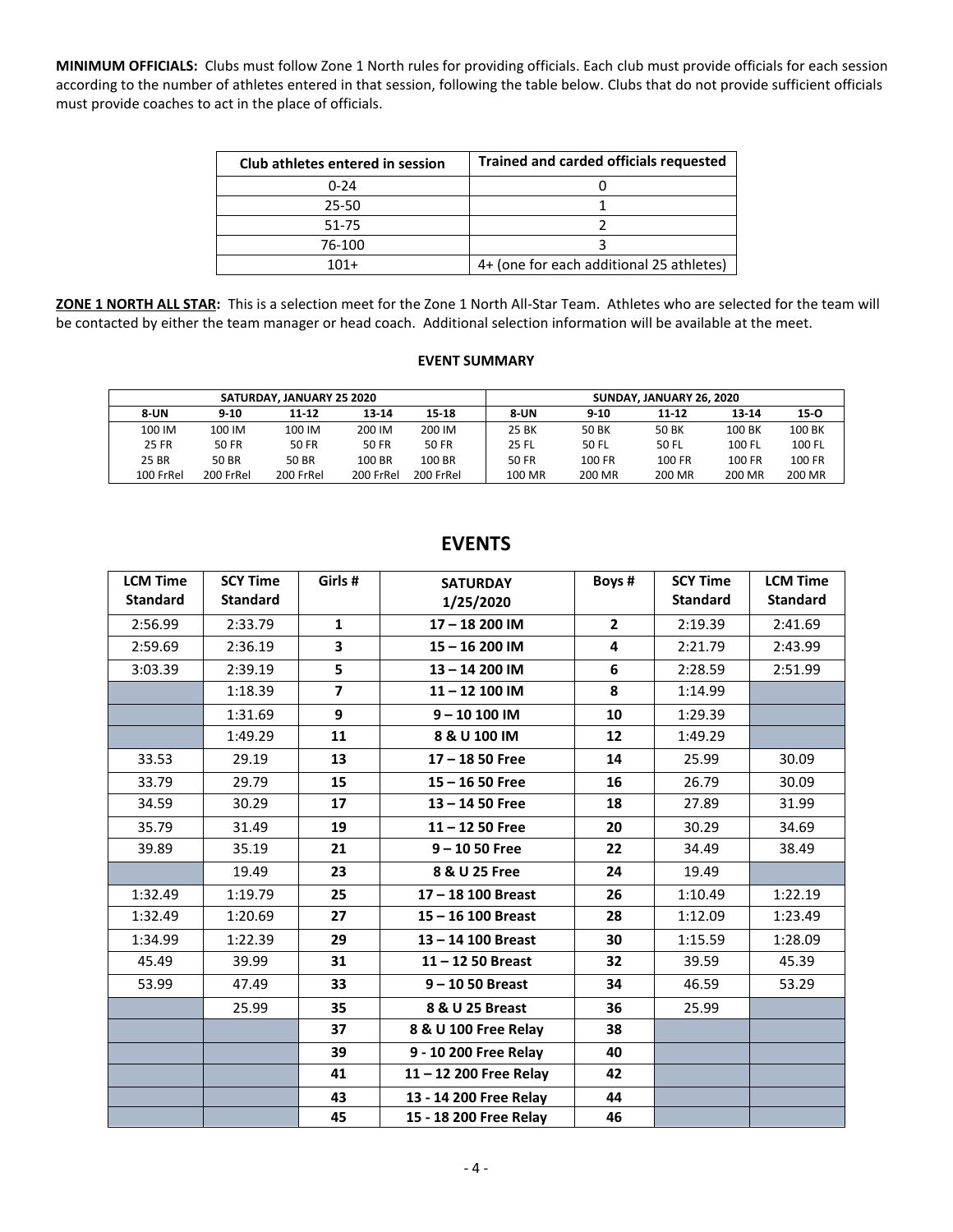| <b>LCM Time</b> | <b>SCY Time</b> | Girls # | <b>SUNDAY</b>            | Boys # | <b>SCY Time</b> | <b>LCM Time</b> |
|-----------------|-----------------|---------|--------------------------|--------|-----------------|-----------------|
| <b>Standard</b> | <b>Standard</b> |         | 01/26/2020               |        | <b>Standard</b> | <b>Standard</b> |
| 1:21.29         | 1:09.09         | 47      | 17-18 100 Back           | 48     | 1:01.49         | 1:13.39         |
| 1:21.99         | 1:10.09         | 49      | 15-16 100 Back           | 50     | 1:03.49         | 1:14.69         |
| 1:23.59         | 1:11.69         | 51      | 13-14 100 Back           | 52     | 1:06.89         | 1:18.29         |
| 41.19           | 35.59           | 53      | $11 - 1250$ Back         | 54     | 35.29           | 40.89           |
| 48.89           | 41.89           | 55      | $9 - 1050$ Back          | 56     | 42.39           | 49.19           |
|                 | 23.49           | 57      | 8 & U 25 Back            | 58     | 23.49           |                 |
| 1:18.59         | 1:08.89         | 59      | $17 - 18$ 100 Fly        | 60     | 1:01.19         | 1:10.69         |
| 1:19.49         | 1:09.99         | 61      | $15 - 16$ 100 Fly        | 62     | 1:03.39         | 1:11.79         |
| 1:21.09         | 1:11.39         | 63      | $13 - 14$ 100 Fly        | 64     | 1:06.39         | 1:15.49         |
| 38.29           | 34.09           | 65      | $11 - 1250$ Fly          | 66     | 34.19           | 39.69           |
| 47.29           | 41.79           | 67      | $9 - 1050$ Fly           | 68     | 40.49           | 45.99           |
|                 | 22.59           | 69      | 8 & U 25 Fly             | 70     | 22.59           |                 |
| 1:12.99         | 1:03.29         | 71      | 17-18 100 Free           | 72     | 56.99           | 1:05.99         |
| 1:13.59         | 1:04.59         | 73      | $15 - 16$ 100 Free       | 74     | 58.39           | 1:07.09         |
| 1:15.39         | 1:05.79         | 75      | 13-14 100 Free           | 76     | 1:00.89         | 1:09.09         |
| 1:18.49         | 1:08.29         | 77      | $11 - 12$ 100 Free       | 78     | 1:05.89         | 1:15.69         |
| 1:31.49         | 1:19.99         | 79      | $9 - 10 100$ Free        | 80     | 1:18.79         | 1:30.29         |
| 49.99           | 43.99           | 81      | 8 & U 50 Free            | 82     | 43.99           | 49.99           |
|                 |                 | 83      | 8 & U 100 Medley Relay   | 84     |                 |                 |
|                 |                 | 85      | 9 - 10 200 Medley Relay  | 96     |                 |                 |
|                 |                 | 87      | 11-12 200 Medley Relay   | 88     |                 |                 |
|                 |                 | 89      | 13 - 14 200 Medley Relay | 90     |                 |                 |
|                 |                 | 91      | 15 - 18 200 Medley Relay | 92     |                 |                 |